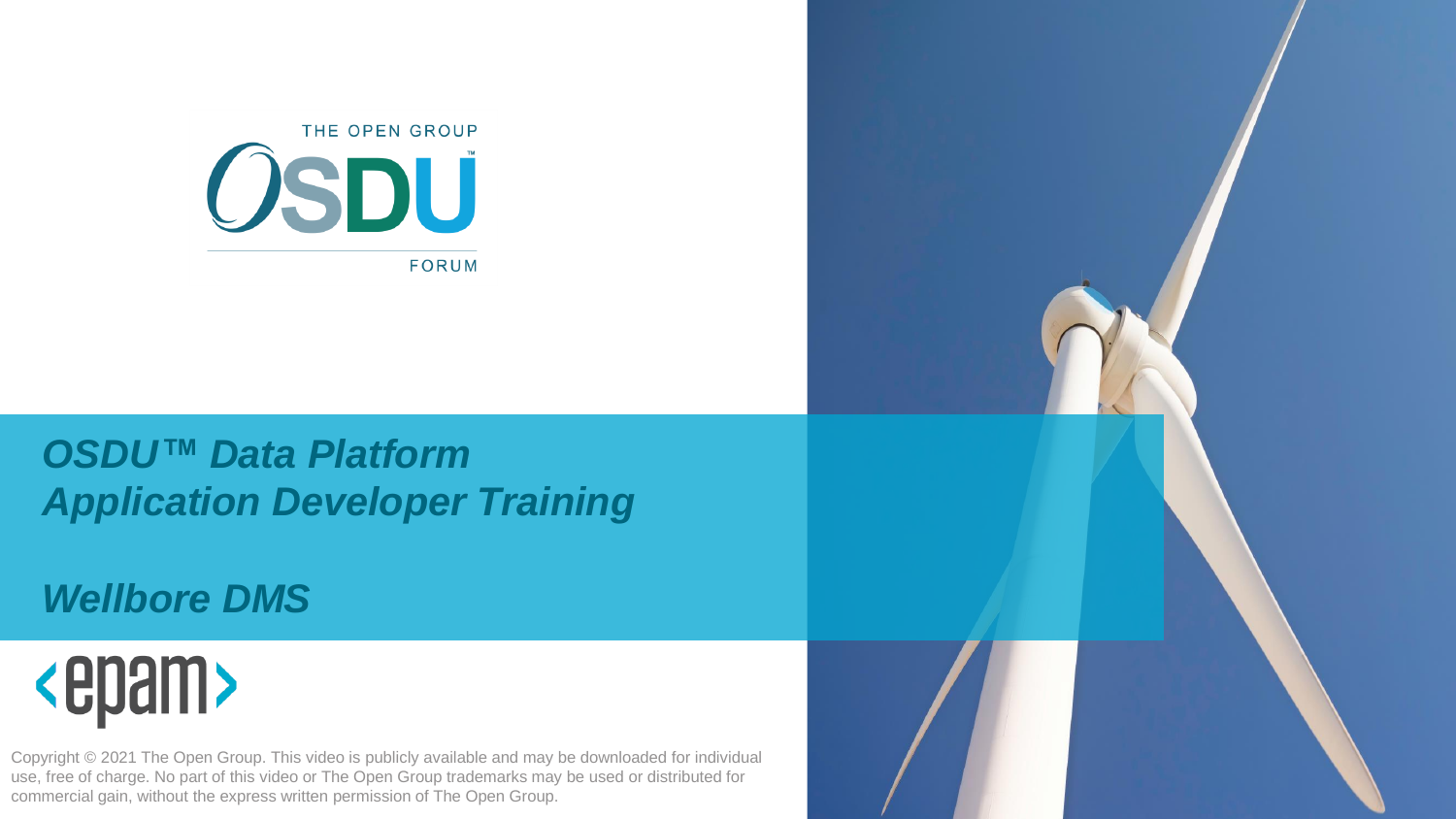#### **Wellbore DMS Overview**



2U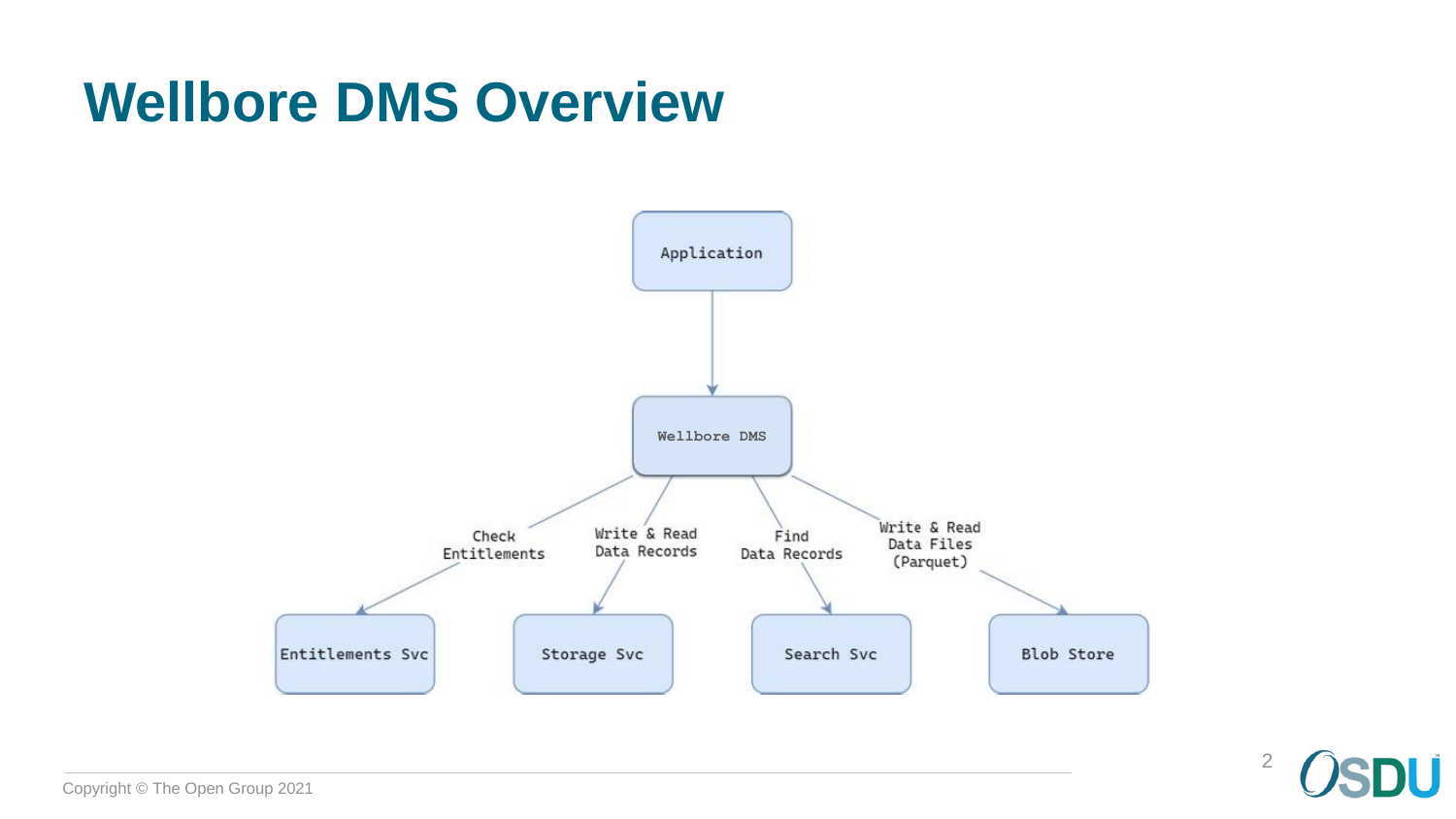### **Wellbore prerequisites**

- » Create Schemas (for v2)
	- Well
	- Wellbore
	- Well Log
	- Wellbore Trajectory
	- Wellbore Marker Set
- » Use standard R3 Schemas (for v3)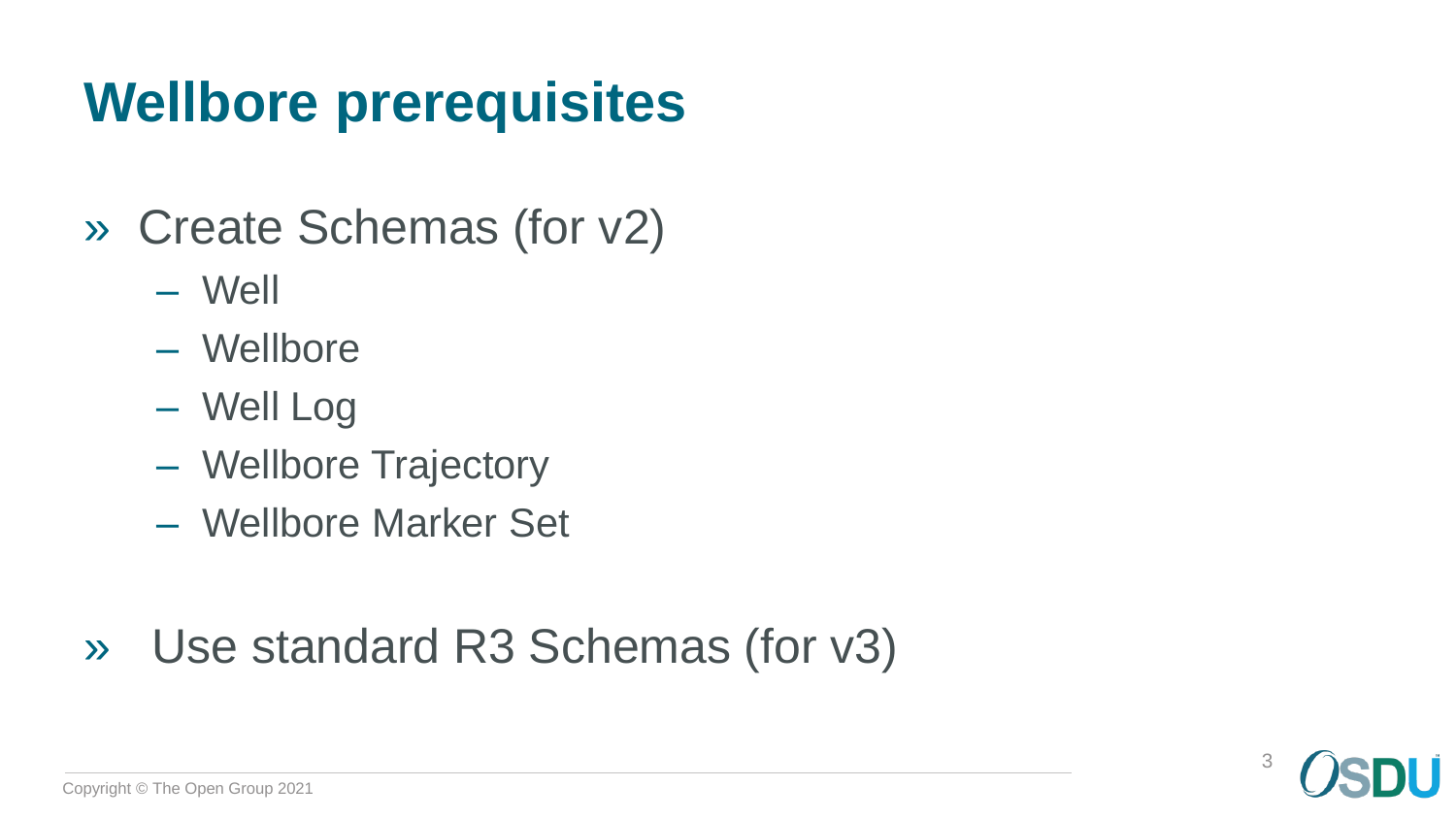

4IJ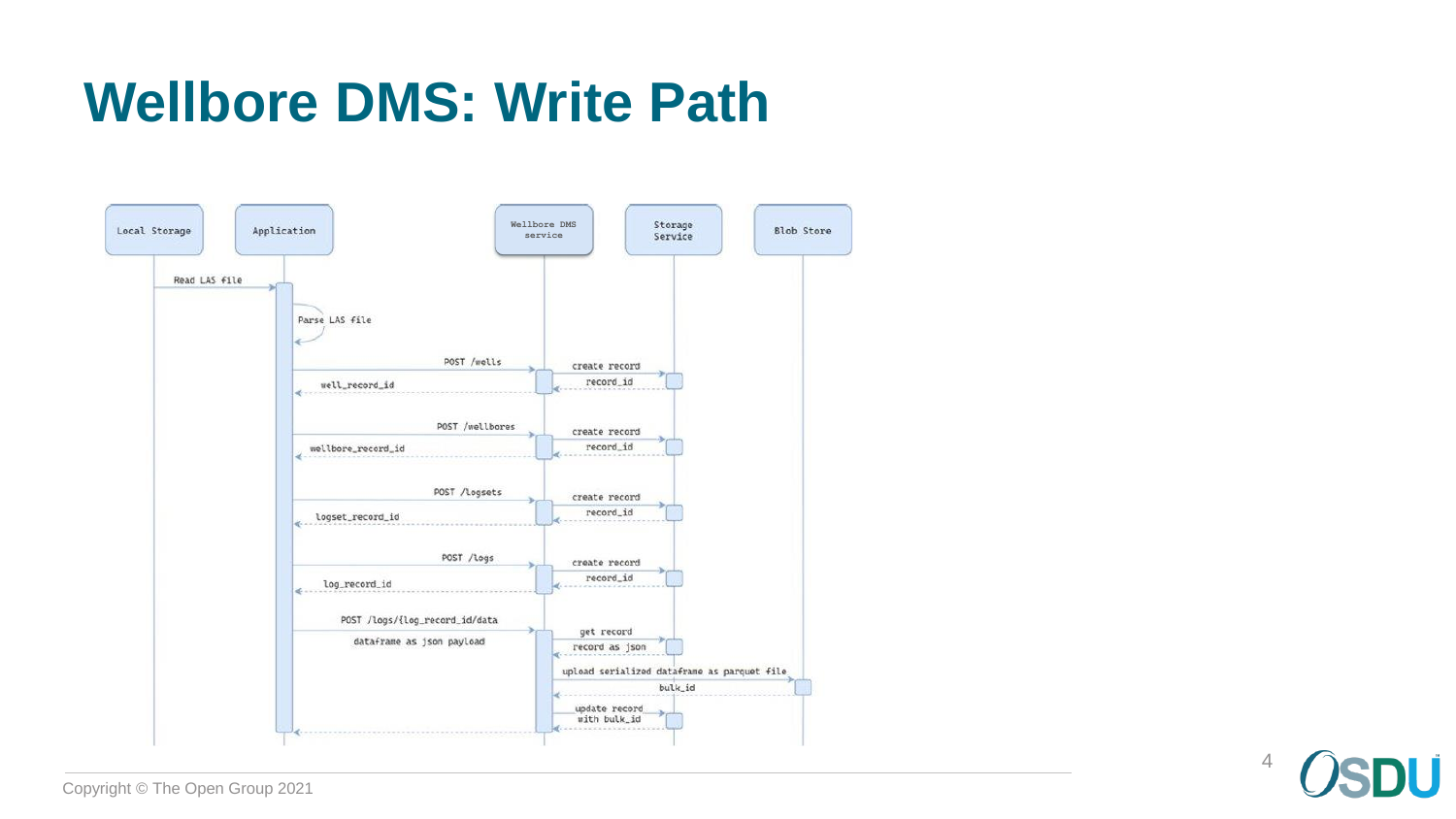

```
(V2) wellbore = {
      "name": wellbore_name,
      "relationships": {
         "well": {"id": well_record_id}
       }
     }
(V3) wellbore = {
        …
       "FacilityName": wellbore_name,
       "WellID": well_record_id,
        ...
     }
```
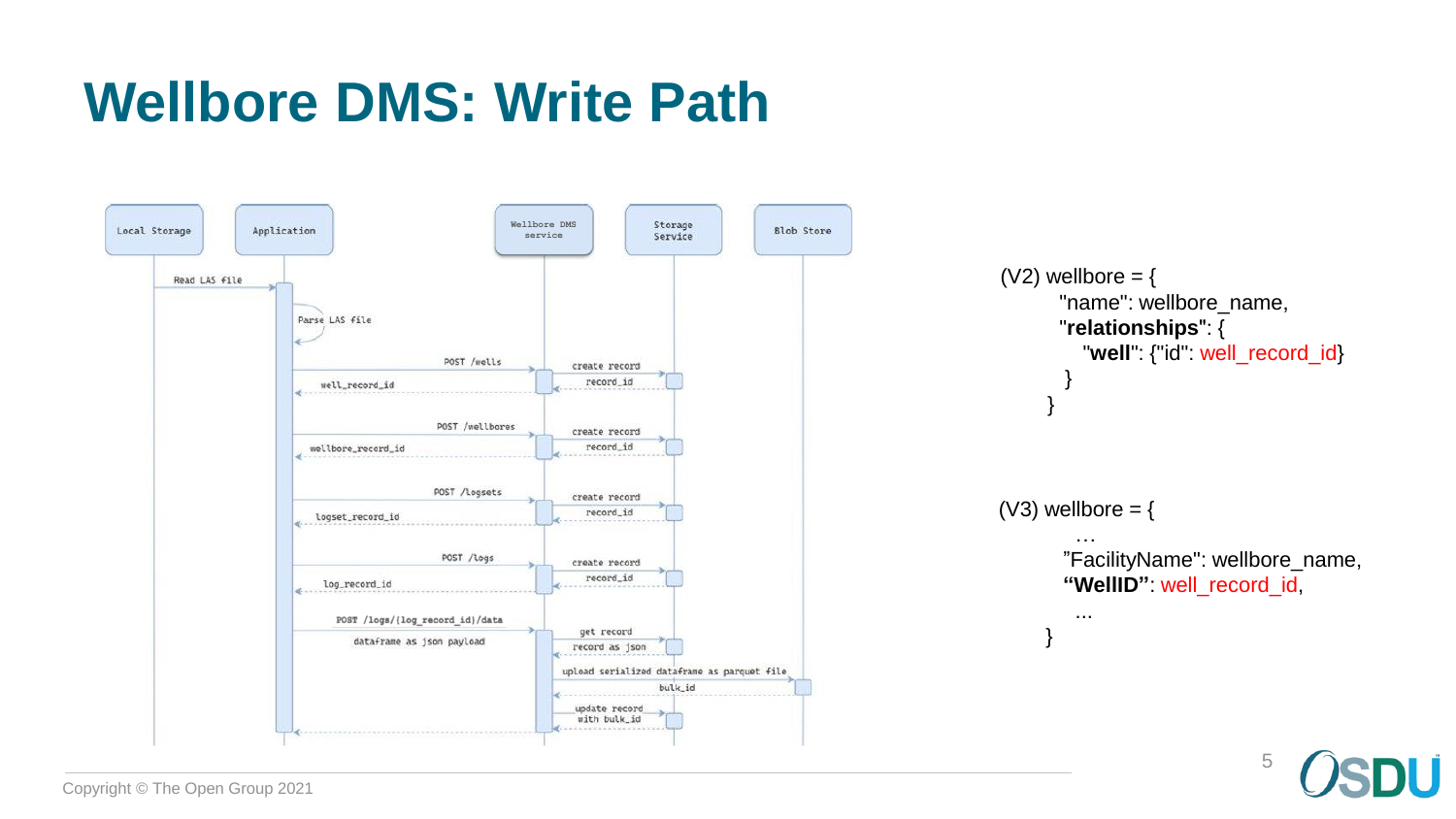

(V2)  $logset = \{$ "name": log\_name, "**relationships**": { "**well**": {"id": well\_record\_id}, "**wellbore**": {"id": wellbore\_record\_id} } }

(V3) No such kind for R3



Copyright © The Open Group 2021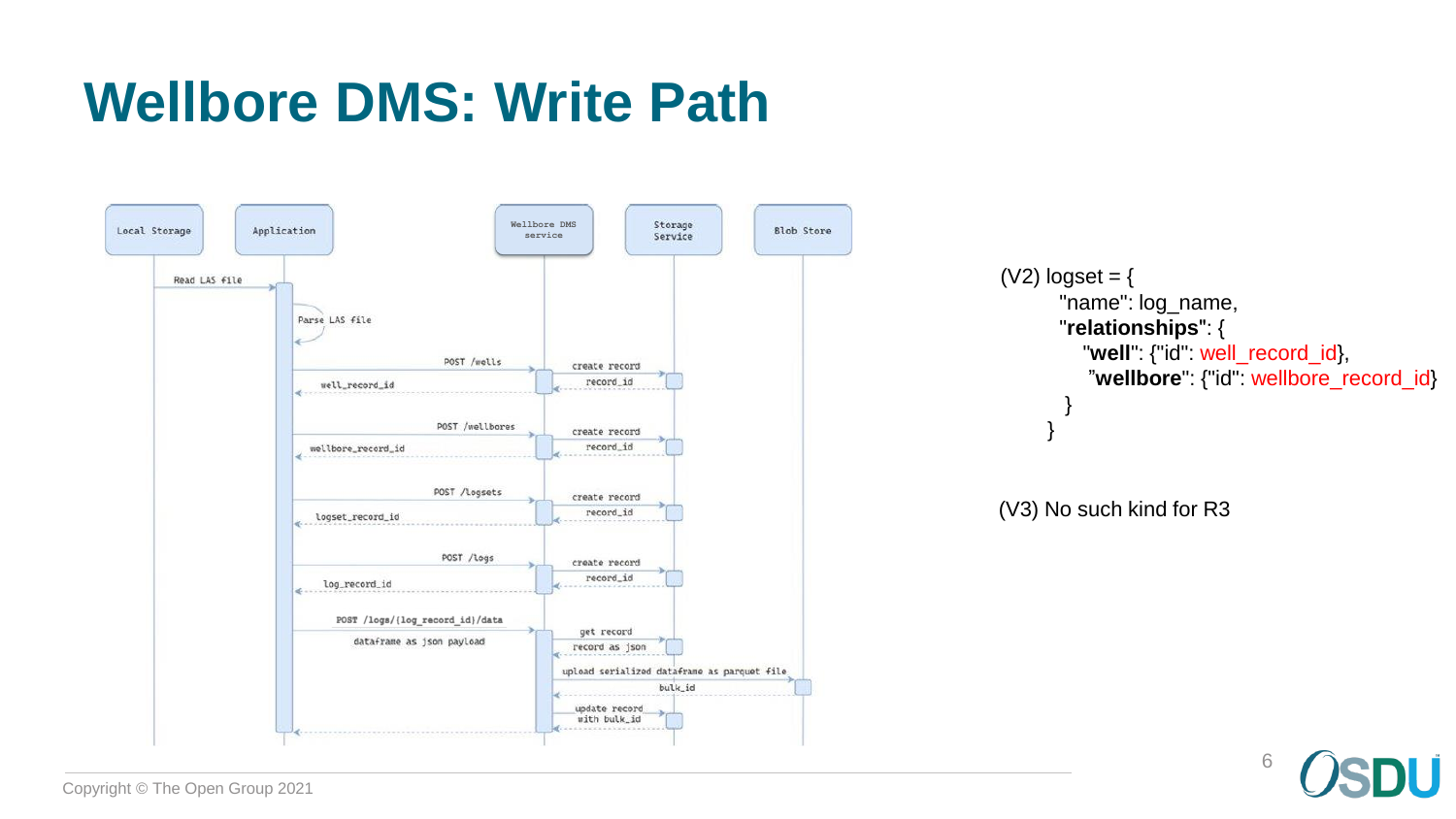

(V2)  $log = {$ "name": log\_name, "**relationships**": { "**well**": {"id": well\_record\_id}, "**logSet**": {"id": logset\_record\_id} } } (V3) welllog  $=$  { … "Name": log\_name, **"WellboreID"**: wellbore\_record\_id, ... }

7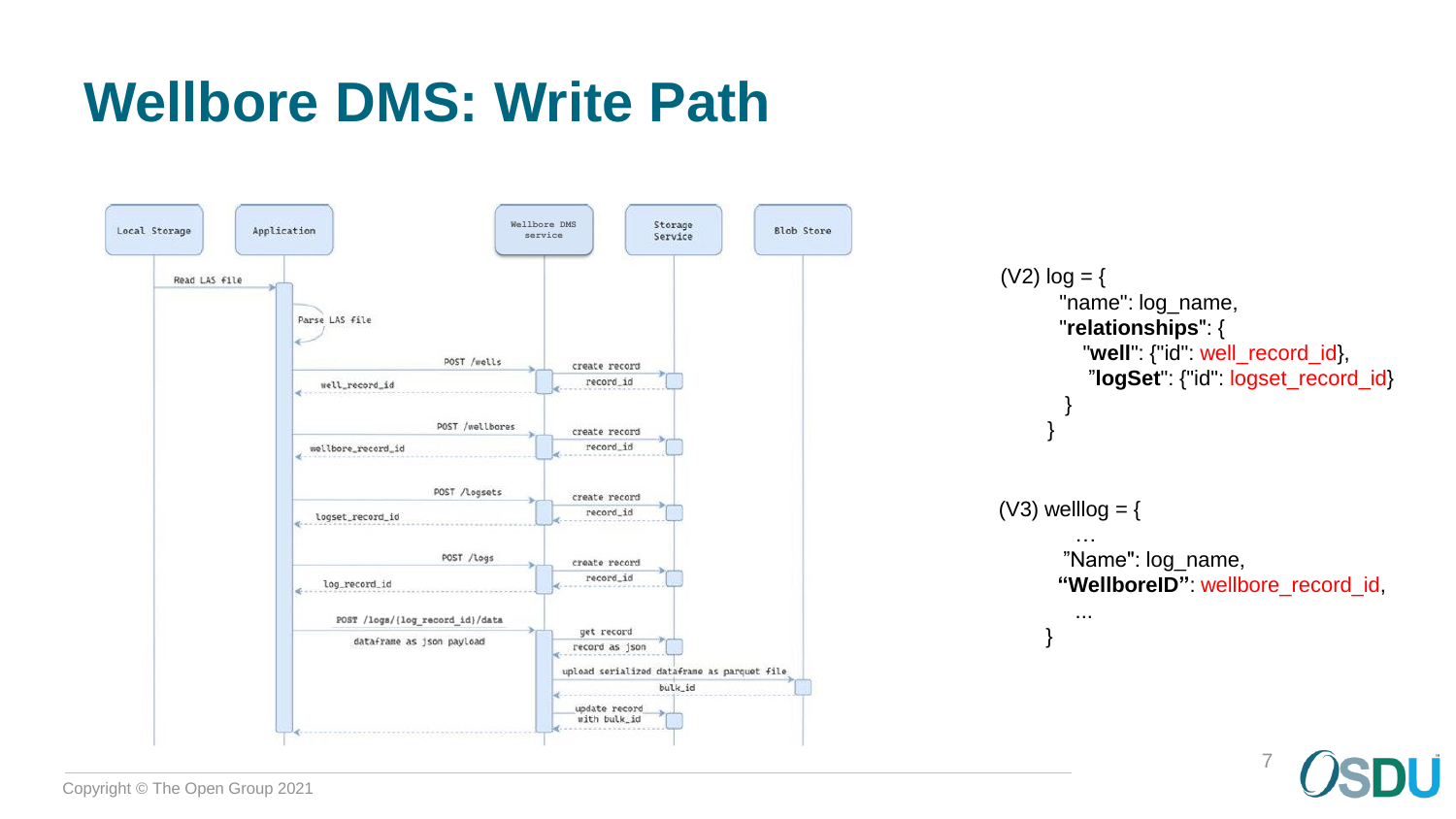

(V2)  $log = {$ "name": log\_name, "**relationships**": { "**well**": {"id": well\_record\_id}, "**logSet**": {"id": logset\_record\_id} } } (V3) welllog  $=$  { … "Name": log\_name, **"WellboreID"**: wellbore\_record\_id, ... }

**POST /logs/{log\_record\_id}/data**

8

Copyright © The Open Group 2021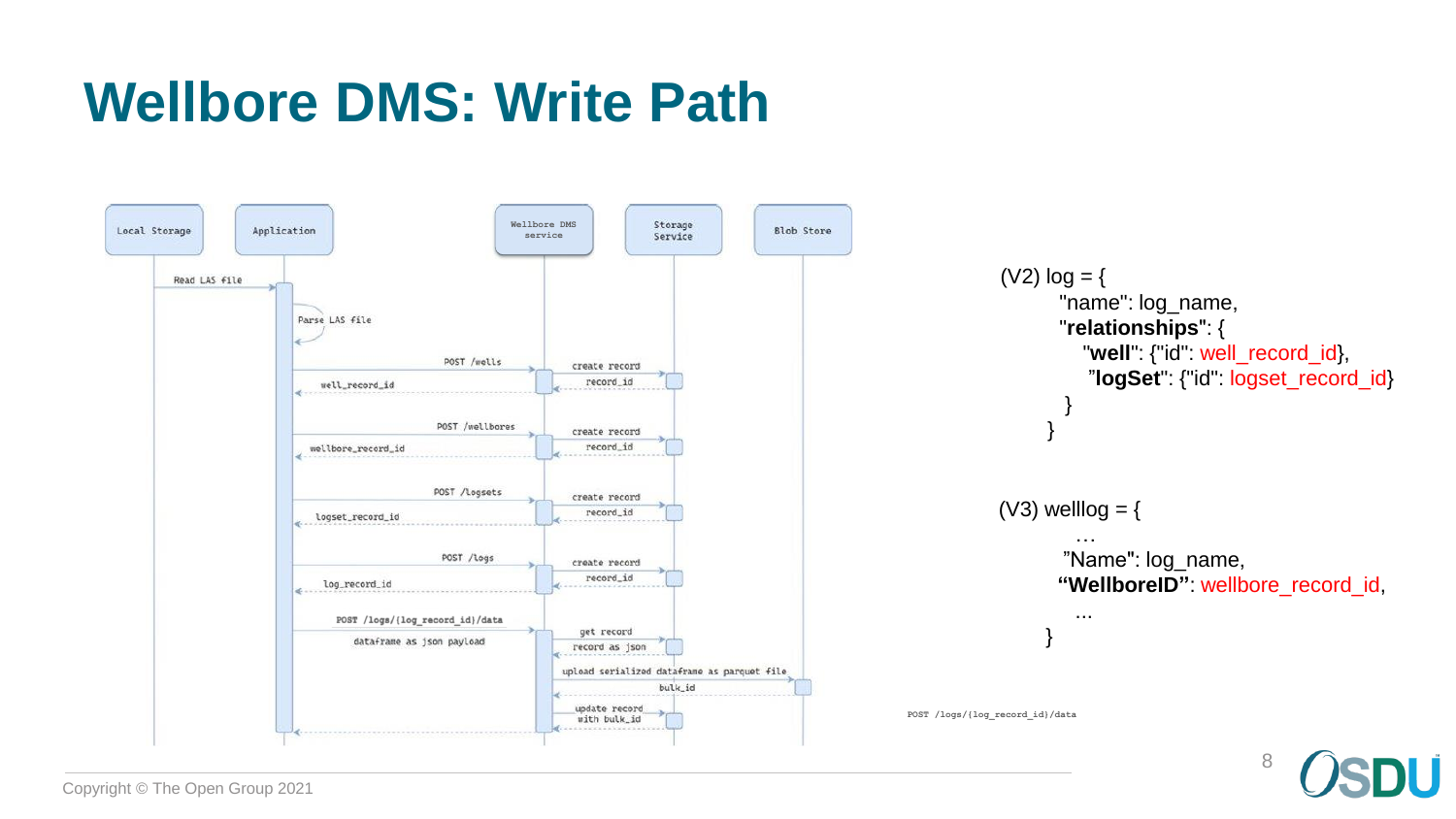#### **Wellbore DMS: Read Path**



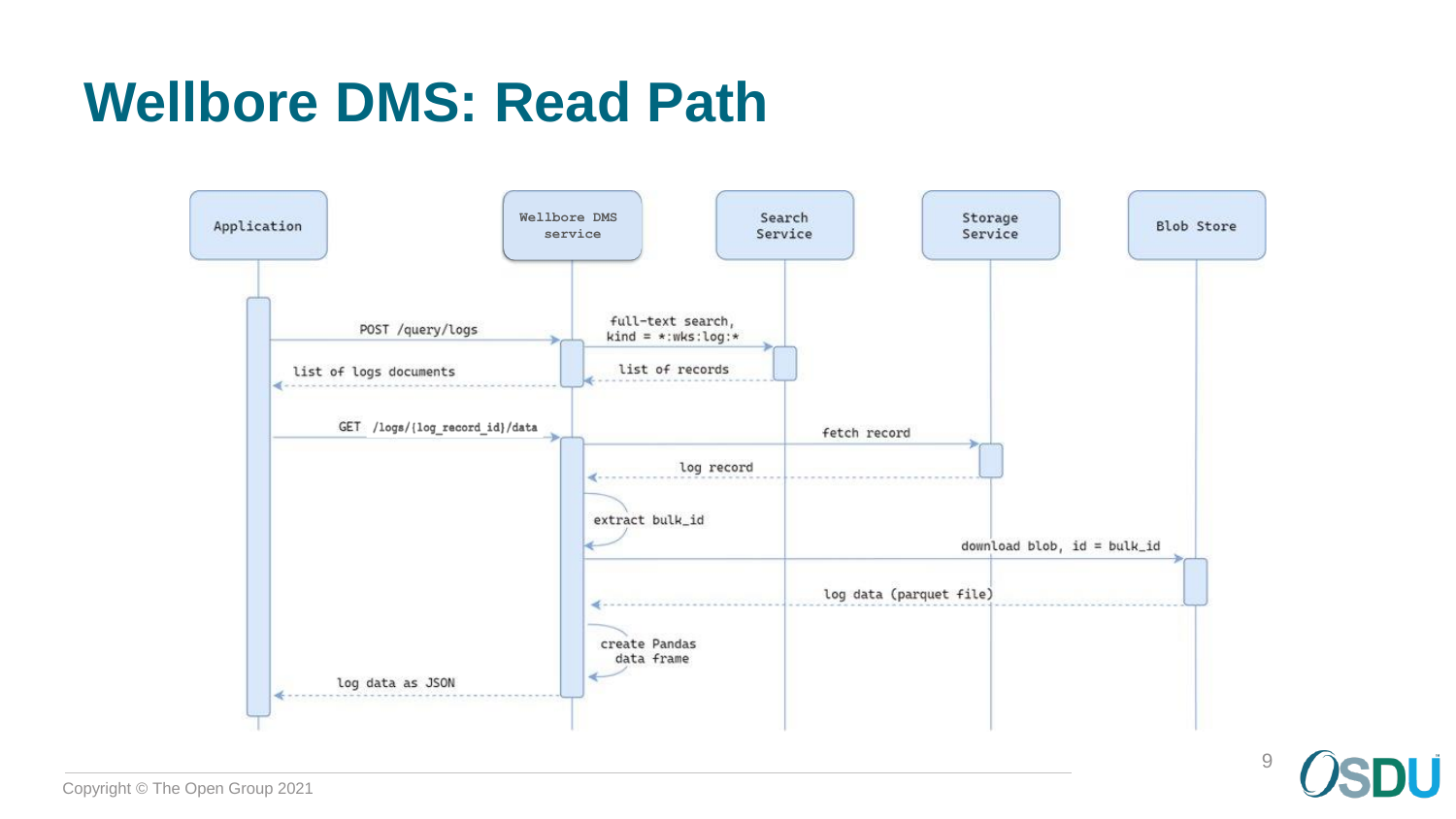## **Wellbore DMS: Log Recognition**

- » Allows to classify mnemonics in Families
- » Built-in default catalog
- » Ability to create custom catalog
- » Ability to create rules to assign family for mnemonic

```
//recognize API
POST /api/log-recognition/recognize
// payload
{
 "label": "GRD",
 "log_unit" "gApi",
 "description": ""
}
// response
{
 "family": "Gamma Ray",
 "family_type": ["Gamma Ray"],
 "log_unit" "gapi",
 "base_unit": "gAPI"
}
                                 10
```